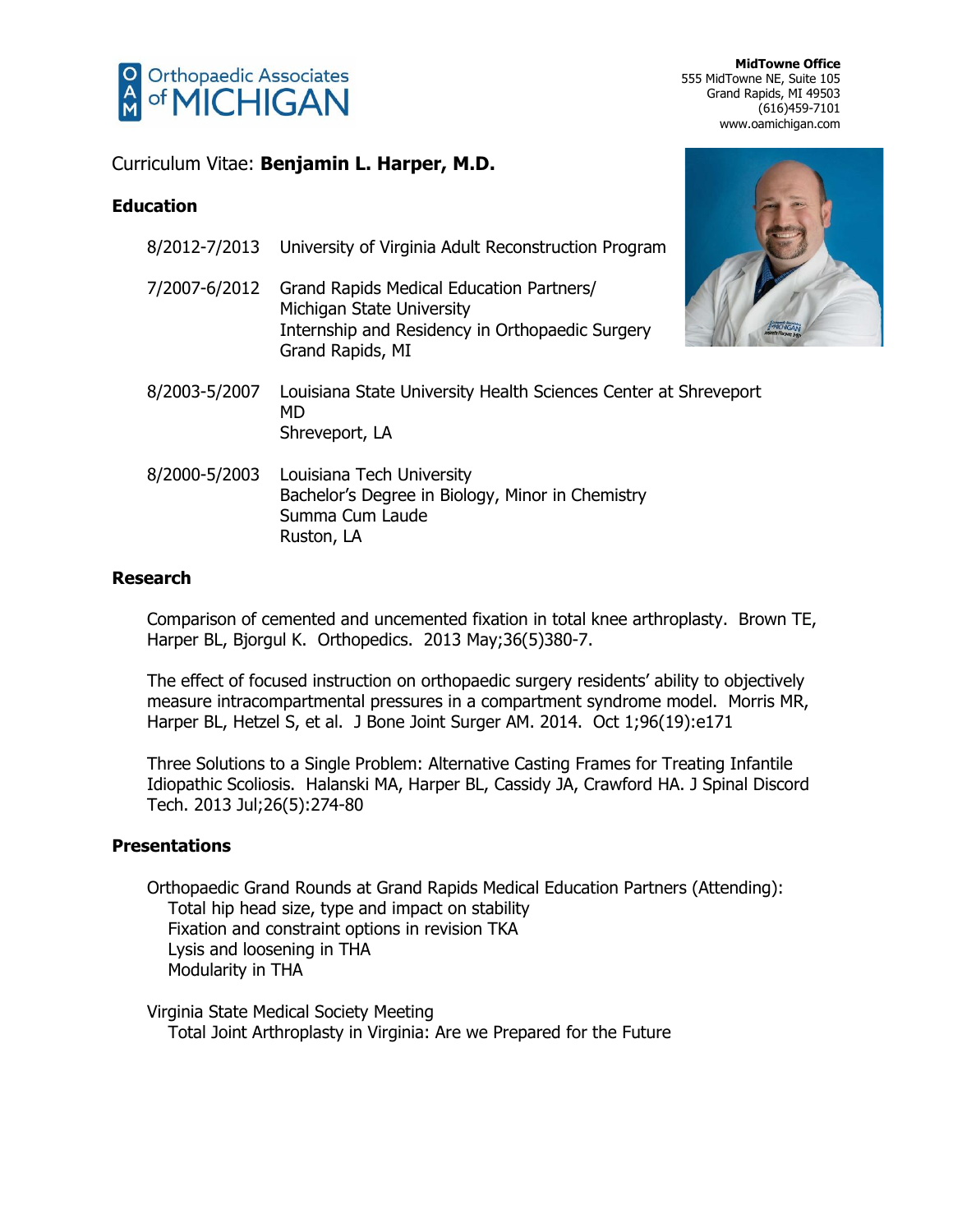

#### **Presentations (Continued)**

Orthopaedic Grand Rounds at UVA: Sizing and Balancing in Total Knee Arthroplasty Work up of Young Patients with Hip Pain: Getting to the Diagnosis Visiting Professor Case Review of Knee Fusion Takedown and Total Knee Arthroplasty Visiting Professor Case Review of Distal Femoral Allograft and Total Knee Arthroplasty

Orthopaedic Grand Rounds at Grand Rapids Medical Education Partners (Residency): Compartment Syndrome and use of the Stryker STIC system Indications for Digit and Upper Extremity Replantation Current Management of DVT Prophylaxis Extensor Mechanism Injuries Metal on Metal Total Hip Arthroplasty: Current State of the Art Visiting Professor Case Review of Pseudotumor in a Metal on Polyethylene Total Hip **Arthroplasty** 

General Surgery Trauma Grand Rounds Pelvic Fractures

Surgical Intensive Care Unit Grand Rounds Lasix Use in the ICU Plastic Surgery Grand Rounds Current Management of Humerus Fractures

Vascular Surgery Grand Rounds Traumatic Vascular Injuries of the Extremities Compartment Syndrome Diagnosis and Management

#### **Professional Society Memberships**

Kent County Medical Society

American Academy of Orthopaedic Surgeons

American Association of Hip and Knee Surgeons

#### **Work Experience**

| 1/2018- Present | Orthopaedic Associates of Michigan                                                                                       |
|-----------------|--------------------------------------------------------------------------------------------------------------------------|
| 8/2013-12/2017  | <b>River Valley Orthopedics</b>                                                                                          |
| 8/2012-7/2013   | Orthopaedic Surgery Fellowship in Adult Reconstruction at<br>University of Virginia                                      |
| 7/2007-6/2012   | Orthopaedic Surgery Residency at Grand Rapids Medical Education<br>Partners/ Michigan State University. Grand Rapids, MI |